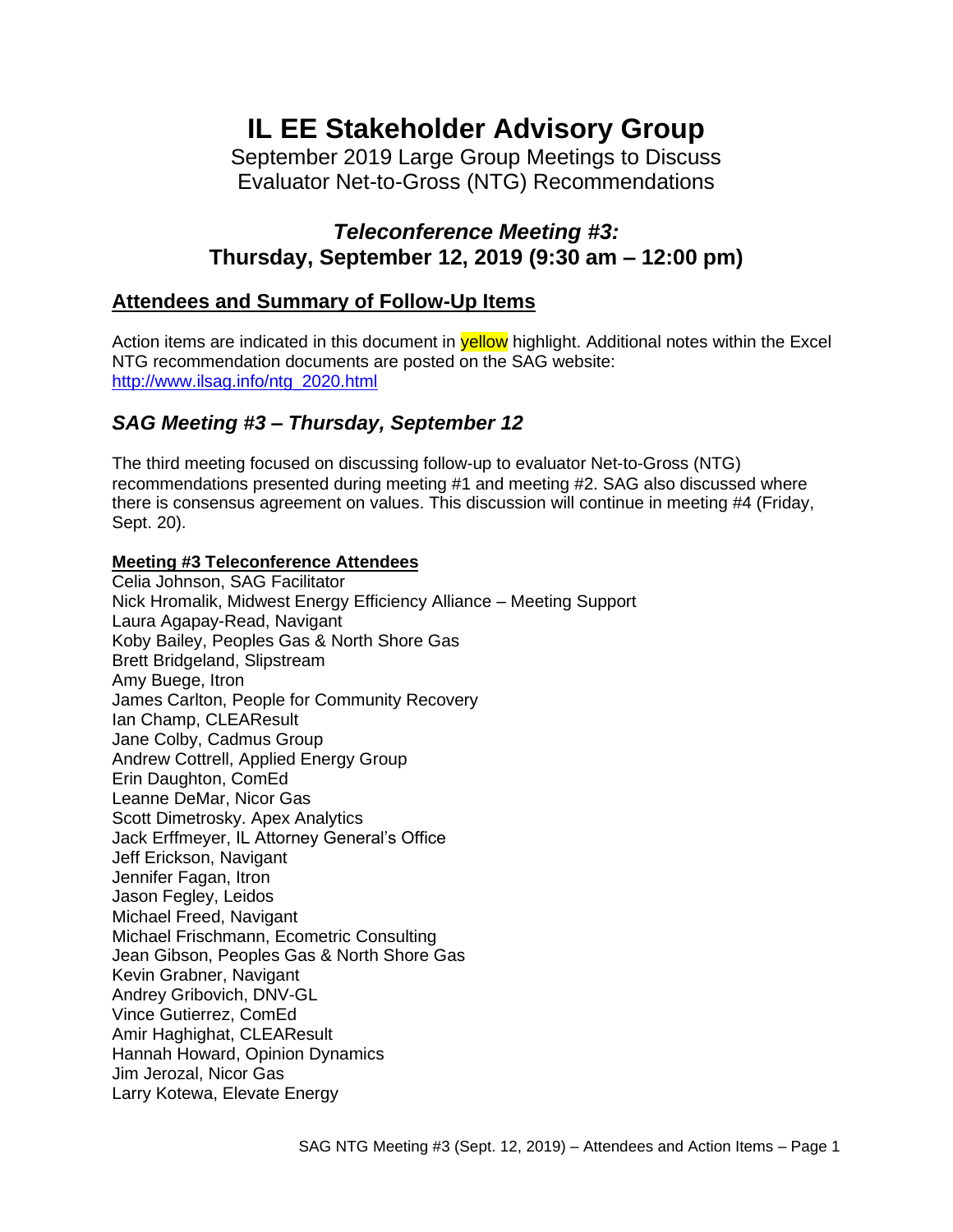Bruce Liu, Nicor Gas Cheryl Miller, Ameren Illinois Abigail Miner, IL Attorney General's Office Wade Morehead, Leidos Jennifer Morris, ICC Staff Phil Mosenthal, Optimal Energy, on behalf of IL Attorney General's Office Sharon Mullen, Navigant Rob Neumann, Navigant Victoria Nielsen, Applied Energy Group Randy Opdyke, Nicor Gas Briana Parker, Elevate Energy Katie Parkinson, Apex Analytics Zach Ross, Opinion Dynamics Elena Savona, Elevate Energy Cherlyn Seruto, Navigant Jacob Stoll, ComEd Bryan Tillman, 360 Energy Group Evan Tincknell, Opinion Dynamics Taso Tsiganos, IL Attorney General's Office Chris Vaughn, Nicor Gas Andy Vaughn, Ameren Illinois Omy Garcia, Peoples Gas & North Shore Gas Tatjana Gasic, Navigant

#### **Meeting #3 Action Items**

#### *ComEd Evaluator NTG Recommendations*

Income Eligible – Product Discounts – Big Box, DIY, Warehouse (all lighting)

- ComEd and ICC Staff are coordinating on a proposed NTG that differs from the 0.62 proposed by Navigant at the meeting. Therefore, at this time, additional analysis is not needed.
	- $\circ$  Follow-up in meeting #4.

#### C&I Data Centers – Non-Co-Location

• ComEd is reviewing the updated NTG ratio recommended from Navigant.  $\circ$  Follow-up in meeting #4.

#### C&I Third Party – Telecommunications Optimization – Non-Co-Location

- Comment from meeting #1: Jennifer Morris: Is there a way to combine the results (PY8, PY9 and 2018)?
	- o Navigant will review this, follow-up in meeting #4 since telecom program is similar to Data Centers.

#### C&I LED Street Lighting – City of Chicago

• ComEd is reviewing the updated NTG ratio recommended from Navigant.  $\circ$  Follow-up in meeting #4.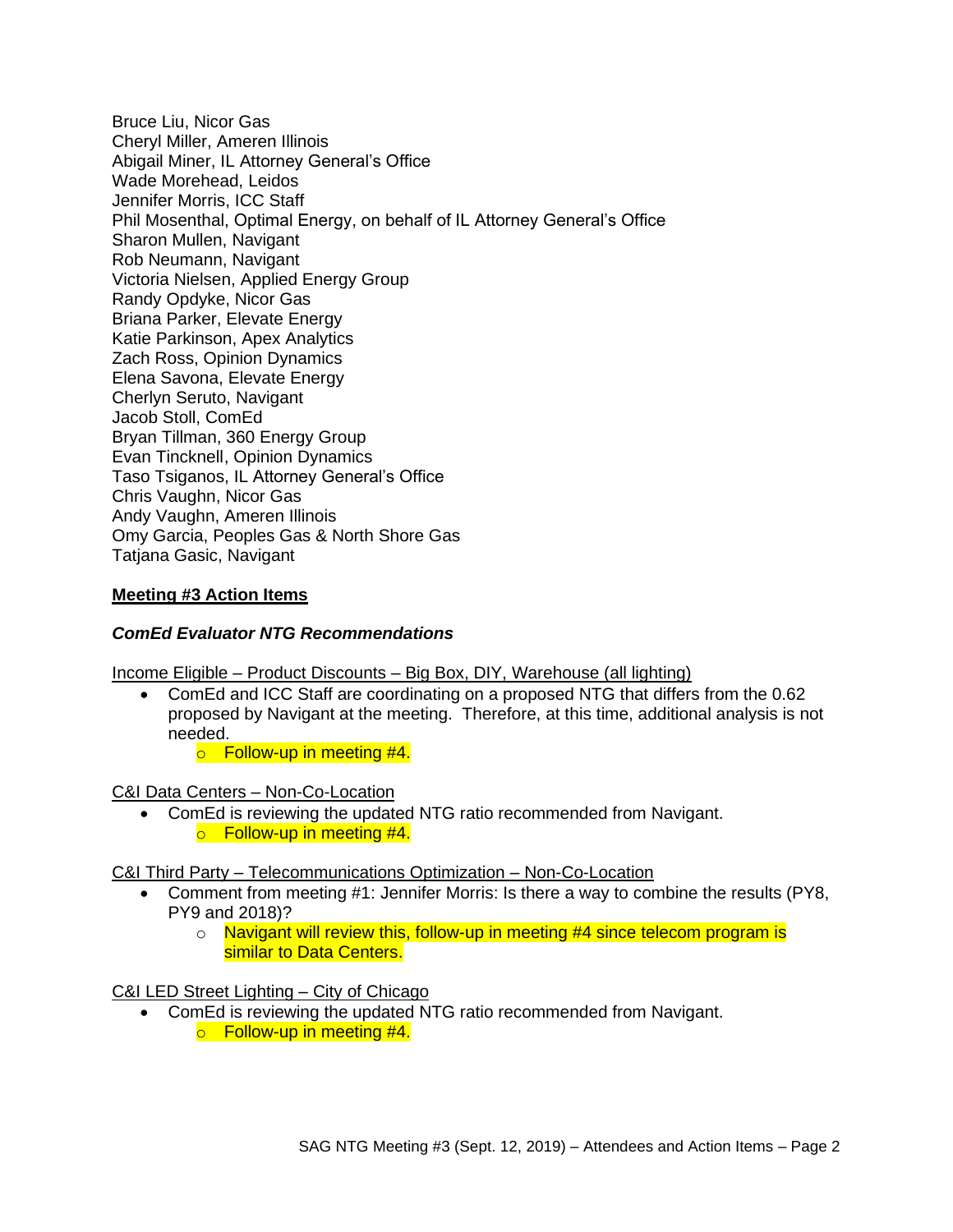## Residential Multi-Family Market Rate – LED Omnidirectional and Specialty Bulbs

- Laura Agapay-Read: The property manager is the decision maker, not the tenant; our recommendation remains the same. Our questions asked about both common area and in-unit.
- Vince Guiterrez: Would property managers typically change light bulbs in the units?
	- o Laura Agapay-Read: Not sure that matters.
	- $\circ$  Jeff Erickson: The only info we have to answer the question is what we were told by landlords when we interviewed them; we didn't specifically ask whether landlords went into units to switch out bulbs.
	- o Vince Guiterrez: Concerned about this value.
		- **EXECOMED WILL A COMED VALUT A** contribution and may propose an alternative value for consideration. Follow-up in meeting #4.

## Residential Home Energy Assessment – Pipe Insulation

- Jennifer Morris: Is there newer research available, such as for the gas programs, since the value is from PY6?
	- o Navigant comment: This may only be defensible in a small number of circumstances, using a gas utility number for ComEd for example.
	- o Opinion Dynamics comment: This is not consistent with how we do this for Ameren IL; if there are gas measures funded with electric dollars, there is no difference in the NTG ratio
	- o Phil Mosenthal: There may be a legitimate distinction since Ameren IL is a joint gas-electric utility.
	- $\circ$  Vince Guiterrez: If there are differences b/t gas and electric surveys, ComEd is interested in reviewing both.
- Navigant is reviewing the follow-up requested from meeting #3. Follow-up in meeting #4.

## Residential Heating, Cooling & Weatherization Rebates

- Measure = Weatherization (joint Gas)
- Phil Mosenthal: It looks like there hasn't been any research, is that correct? Why is this separated?
	- $\circ$  Navigant will look into the status of weatherization; follow-up in meeting #4.

Additional Follow-Up Items:

• *Request from ComEd:* Public Small Facilities does not appear to be on the NTG recommendation list for 2020. PSF is a public sector version of ComEd's Small Biz program. We assume the 2020 NTG should be the same as for Small Business.

#### *Ameren Illinois Evaluator NTG Recommendations*

Municipality-Owned Streetlighting

- Andy Vaughn: Concerned we are not sure if the municipalities in the Ameren IL service territory properly match those that participate in the ComEd service territory. Prefers to leave this as the default value, which is 0.80, instead of the ComEd NTG research. Not sure it is a good use of resources to do research.
	- $\circ$  Zach Ross: We are comfortable with that change. We typically try to use IL research in the absence of an Ameren IL value, which is why we looked at the ComEd value, but agrees there could be differences between the service territories.